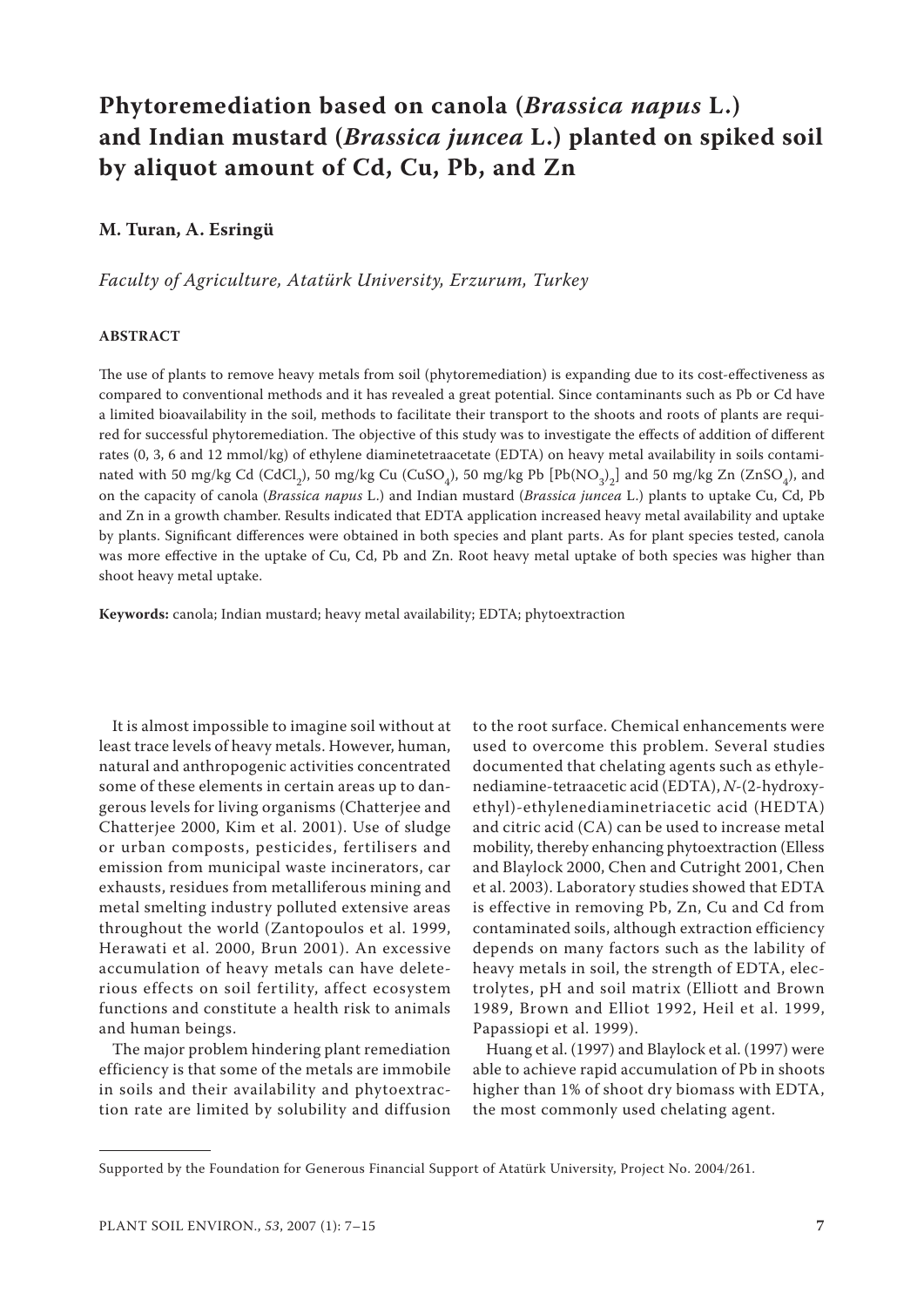Much of the previous work on chelate-assisted soil washing and phytoextraction has focused on Pb. The aim of the present study was to investigate the ability of EDTA in enhancing the uptake and phytoextraction of Cd, Cu, Zn and Pb from heavy metal contaminated soils by the use of canola (*Brassica napus*) and Indian mustard (*Brassica juncea* L.) plants under laboratory conditions.

# **MATERIAL AND METHODS**

The soil was sampled in a depth of 0–15 cm from agricultural fields in Erzurum province, Turkey (39°55'N, 41º61'E), dried indoors until it could be crumbled to pass through a 4 mm-sieve for pots experiment and a 2 mm-sieve for analyses of physicochemical properties. The soil is classified as Ustorthents according to the soil taxonomy (Soil Survey Staff 1999). Some physical and chemical properties of soil are given in Table 1.

Soil was transferred to polyethylene pots (20 cm diameter and 15 cm depth). Each soil sample was treated with 50 mg/kg Cd (CdCl<sub>2</sub>), 50 mg/kg Cu (CuSO<sub>4</sub>), 50 mg/kg Pb [Pb(NO<sub>3</sub>)<sub>2</sub>] and 50 mg/kg Zn  $(ZnSO<sub>4</sub>)$  as pollutants. The soil contamination was performed by adding a specific amount of heavy metals; they were dissolved in deionised water into each pot (2000 g soil/pot) and then saturated, air dried at room temperature and thoroughly mixed. The wetting-drying mixing process was repeated to ensure soil equilibrium for one-month period under natural light at a minimum temperature of 10–11°C and maximum of 25–30°C and a relative humidity of about 30–40%. After the incubation period, soils contaminated with heavy metals were treated with ethylene diaminetetra acetate (EDTA) at the rates of 0, 3, 6, and 12 mmol/kg. Concentrations of EDTA were based on upper soil surface layer and were sprayed on the soil surface, following procedures described by Vogeler et al. (2001).

Plants were grown in a growth chamber (light 300 mmol/ $m^2$ /s/16 000 lux). They were maintained in a 20/18°C (day/night) growth chamber with 14 h daylight, and a relative humidity 38/32% (day/night). Preliminary tests on polluted soil indicated that both canola (*Brassica napus*) and Indian mustard (*Brassica juncea* L.) performed poorly when 2 seeds were sowed in pots containing this soil; 2 weeks after germination the seedlings of both plants appeared stunted as compared to the controls and their leaves had purple colour with necrotic areas. After a few days most of them died. Thus canola and Indian mustard seeds were germinated for five days at 25°C (approximately 640 000 plant/ha). To prevent emergence failures, 40 seeds were sown in each pot; after the first pair of true leaves appeared seedlings was thinned to 20 plants per pot. After plant sowing, each pot was fertilised with N, P, and K using urea (120 mg N/kg), calcium phosphate (100 mg P/kg), and potassium sulphate (50 mg K/kg) as a basal fertilising. The pots were weighed daily and irrigated with deionised water to replace water lost throughout evapotranspiration. Water content of the soil was adjusted to 70% of field capacity. The plants were harvested 96 days after germination. After the harvest, fresh subsoil samples were collected in each pot to determine  $1M NH<sub>A</sub>NO<sub>2</sub>$ -extractable Cd, Cu, Pb and Zn. Samples of Cd, Cu, Pb and Zn extracts were analyzed by atomic absorption spectrophotometer (AOAC 1990).

Table 1. Some physical and chemical properties of soil

| Parameter                                                |                              |       |  |  |  |  |
|----------------------------------------------------------|------------------------------|-------|--|--|--|--|
|                                                          | Sand (%)                     | 30.7  |  |  |  |  |
| Particle size<br>distribution (%)                        | Silt $(\%)$                  | 35.9  |  |  |  |  |
|                                                          | Clay $(\%)$                  | 33.4  |  |  |  |  |
| Organic C                                                | g/kg                         | 7.0   |  |  |  |  |
| pH                                                       | $(1:2.5 \text{ soil/water})$ | 7.31  |  |  |  |  |
| Total N                                                  | g/kg                         | 1.15  |  |  |  |  |
| Available P                                              | $P_2O_5$ Olsen (mg/kg)       | 15.50 |  |  |  |  |
| <b>CEC</b>                                               | $\text{cmol}_{(+)}$ /kg      | 15.20 |  |  |  |  |
| EC                                                       | dS/m                         | 1.15  |  |  |  |  |
| <b>Exchangeable cations</b>                              |                              |       |  |  |  |  |
| K                                                        | $\text{cmol}_{(+)}$ /kg      | 2.20  |  |  |  |  |
| Ca                                                       | $\text{cmol}_{(+)}$ /kg      | 11.50 |  |  |  |  |
| Mg                                                       | $\text{cmol}_{(+)}$ /kg      | 2.25  |  |  |  |  |
| Na                                                       | $\text{cmol}_{(+)}$ /kg      | 0.25  |  |  |  |  |
| Available heavy metals $(1M NH_4NO_3)$ extract solution) |                              |       |  |  |  |  |
| Zn                                                       | mg/kg                        | 2.30  |  |  |  |  |
| Cu                                                       | mg/kg                        | 1.00  |  |  |  |  |
| C <sub>d</sub>                                           | mg/kg                        | 0.13  |  |  |  |  |
| Pb                                                       | mg/kg                        | 0.78  |  |  |  |  |
| <b>Total heavy metal</b>                                 |                              |       |  |  |  |  |
| Zn                                                       | mg/kg                        | 32.2  |  |  |  |  |
| Cu                                                       | mg/kg                        | 18.6  |  |  |  |  |
| C <sub>d</sub>                                           | mg/kg<br>10.51               |       |  |  |  |  |
| Pb                                                       | mg/kg                        | 8.65  |  |  |  |  |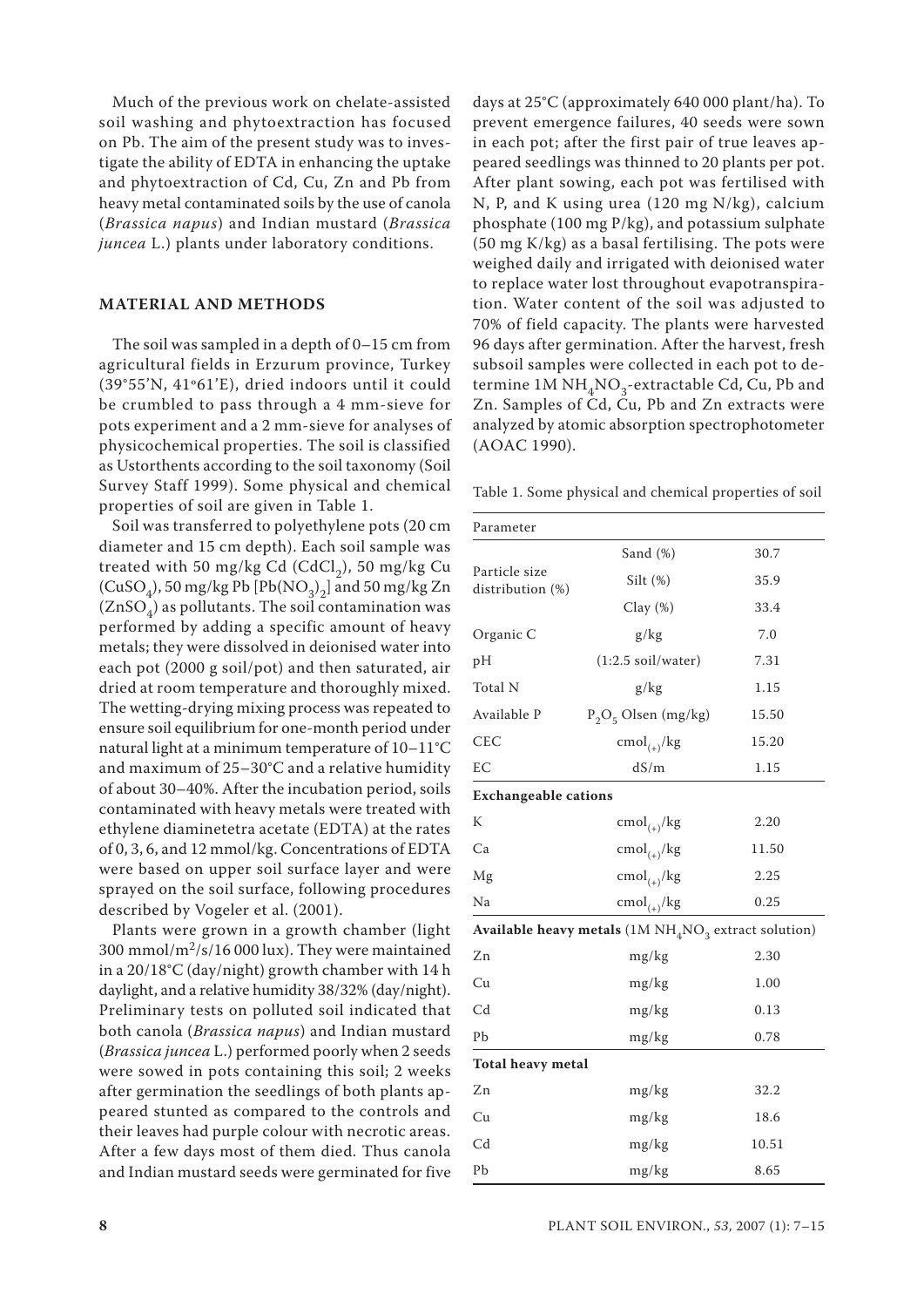Plants were harvested by cutting the shoots from the soil surface and washed with deionised water. Plant roots were separated from the soil and washed with water until free of soil and then washed three times with deionised water. Plant shoots and roots were dried for 48 hours at 70°C and were ground. Sub-samples of ground plant materials were analyzed. Cd, Cu, Pb and Zn were determined after wet digestion of dried and ground sub-samples in a  $HNO<sub>3</sub>$ -HClO<sub>4</sub> acid mixture. Cd, Cu, Pb and Zn analysis was done by atomic absorption spectrometry (AOAC 1990).

The transportation index  $(T_i)$  gives the shoot/ root heavy metal concentration and depicts the availability of the plant to translocate the metal species from roots to shoot at different chelating concentrations (Zayed et al. 1998). It is calculated as follows:

# $T_i$  = heavy metal in leaves (mg/kg)/heavy metal in roots (mg/kg)  $\times$  100

Plants tolerant to toxicity levels of trace elements respond by exclusion, indication or accumulation of metals (Baker 1981). Plants are selected according to the needs of the application, contaminants of concern and species producing high-biomass. The aim of phytoextraction is to recover the metals concentrated in the aboveground portion of the biomass by harvesting and examining the biomass (Schnoor 1997). Canola (*Brassica napus*) and Indian mustard (*Brassica juncea*) plants were selected according to the information given by Baker (1995), Lasat (2000) and EPA (2000).

The experiment design was randomized block design. Each pot was considered as a replicate and all of the treatments were repeated three times. So, the total number of pots was 96. All data were subjected to a two-way analysis of vari-

ance (ANOVA) and separated by LSD using (SAS) statistical software (SAS 1982).

### **RESULTS AND DISCUSSION**

**Dry matter yield of plants.** Application of EDTA to heavy metal contaminated soils significantly decreased root and shoot dry matter yields of both plants; plants also showed a significant decrease when EDTA addition levels were higher than 3 mmol/kg. According to the level of added EDTA, dry matter yield of canola and Indian mustard plants are given in Table 2. EDTA applications at the highest rate (12 mmol/kg) visibly affected plant growth. The total dry weight of biomass of canola and Indian mustard was affected by the contaminated soil; on average, the metals caused a reduction of about 75% in root and shoot dry matter of both plants. Similar results in other hyperaccumulator plants were reported by Chen and Cutright (2001), Peralta-Videa et al. (2002), Zhao et al. (2003), Gardea-Torresdey et al. (2004), Turan and Angın (2004), Turgut et al. (2004), Hajiboland (2005), Tlustoš et al. (2006).

**Efficiency of EDTA complexing agents in enhancing soil Cu, Cd, Pb and Zn desorption.** To evaluate the effect of heavy metal availability in soil on plant uptake, soil samples were collected and soluble Cu, Cd, Pb and Zn were measured. Effects of EDTA application significantly increased heavy metal availability in soils. Heavy metal concentration in the soil increased with increasing levels of EDTA added to both canola and Indian mustard planted soils (Table 3). When 12 mmol/kg EDTA was added,  $NH<sub>4</sub>NO<sub>3</sub>$  extractable Cu, Cd, Pb and Zn availability in canola and Indian mustard planted soil increased up to 126, 233, 138, 200% and 102, 225, 140, 211%, respectively, as compared to the

| EDTA application | Canola             |                             | Indian mustard     |                     |
|------------------|--------------------|-----------------------------|--------------------|---------------------|
| (mmol/kg)        | root               | shoot                       | root               | shoot               |
| $0$ (control)    | $23.55 \pm 1.05$ a | $192.5 \pm 3.24$ a          | $16.26 \pm 0.90$ a | $171.22 \pm 4.10$ a |
| 3                | $18.50 \pm 0.84$ b | $136.65 \pm 5.10 \text{ b}$ | $11.25 \pm 0.20$ b | $121.45 \pm 1.28$ b |
| 6                | $9.05 \pm 0.74$ c  | $107.30 \pm 2.15$ c         | $10.63 \pm 0.05$ c | $94.93 \pm 0.36$ c  |
| 12               | $5.65 \pm 0.12$ c  | $47.85 \pm 1.35$ c          | $6.23 \pm 0.05$ c  | $41.72 \pm 0.21$ d  |
| LSD(0.01)        | 2.13               | 18.14                       | 257                | 14.12               |

Table 2. Effects of EDTA complexing agents on dry matter weight of canola and Indian mustard plants (g/pot dw)

Significance of values that were tested is shown in columns of each EDTA application rate; EDTA: Ethylene Diamine Tetra Acetate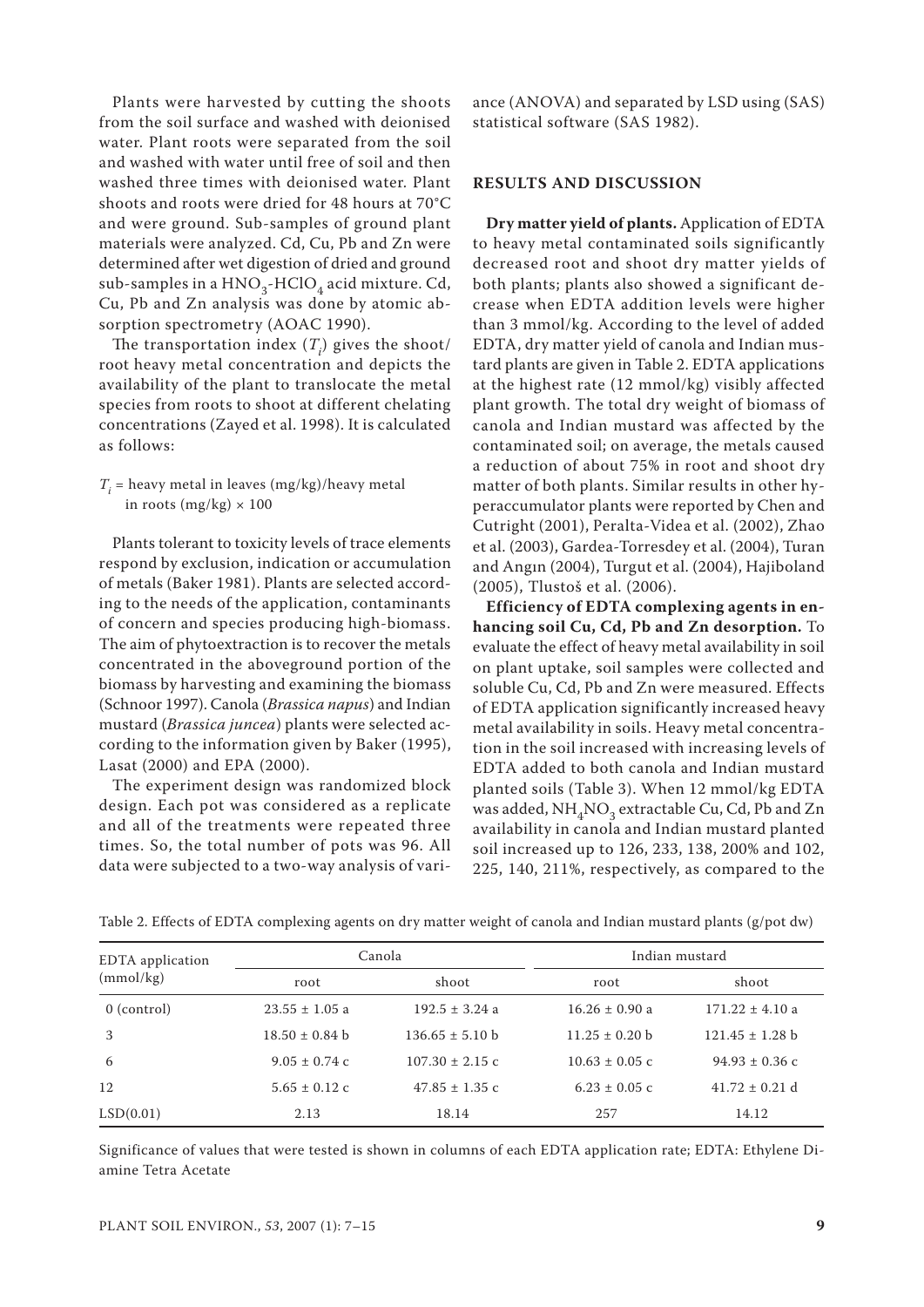| EDTA application<br>(mmol/kg) | Cu                 | C <sub>d</sub>    | Pb                | Zn                 |
|-------------------------------|--------------------|-------------------|-------------------|--------------------|
| Canola                        |                    |                   |                   |                    |
| $0$ (control)                 | $3.05 \pm 0.14$ d  | $2.30 \pm 0.08$ d | $2.15 \pm 0.10$ c | $5.10 \pm 0.28$ d  |
| 3                             | $4.15 \pm 0.09$ c  | $4.12 \pm 0.10$ c | $3.13 \pm 0.08$ b | $8.44 \pm 0.26$ c  |
| 6                             | $6.50 \pm 0.15$ b  | $5.27 \pm 0.14$ b | $4.58 \pm 0.12$ a | $10.20 \pm 0.24$ b |
| 12                            | $10.15 \pm 0.10$ a | $7.13 \pm 0.11$ a | $5.13 \pm 0.12$ a | $11.50 \pm 0.22$ a |
| LSD(0.01)                     | 0.95               | 1.20              | 0.75              | 1.10               |
| Indian mustard                |                    |                   |                   |                    |
| $0$ (control)                 | $3.15 \pm 0.15$ d  | $2.31 \pm 0.10$ d | $2.17 \pm 0.11$ c | $5.72 \pm 0.208$ d |
| 3                             | $4.20 \pm 0.10$ c  | $4.15 \pm 0.10$ c | $3.14 \pm 0.10$ b | $8.75 \pm 0.20$ c  |
| 6                             | $6.80 \pm 0.20$ b  | $5.20 \pm 0.11$ b | $4.62 \pm 0.13$ a | $10.35 \pm 0.25$ b |
| 12                            | $10.25 \pm 0.25$ a | $7.20 \pm 0.12$ a | $5.20 \pm 0.15$ a | $11.60 \pm 0.24$ a |
| LSD(0.01)                     | 0.82               | 1.29              | 0.79              | 1.15               |

Table 3. Effects of EDTA on Cu, Cd, Pb and Zn in canola and Indian mustard planted soil (mg/kg)

control treatment. Recent studies have reported that complexation of Cu, Zn, B, Cd, Mo and Pb by different organic and inorganic chelates could play an important role in controlling heavy metal solubility and concentration in soil (Naidu and Harter 1998, Irenem and Yang 1999, Fischerová et al. 2005, Lesage et al. 2005, Meers et al. 2005, Finžgar et al. 2006).

**Heavy metal concentration in shoots and roots.** Application of EDTA at the rates of 3, 6 and 12 mmol per kg significantly increased Cu, Cd, Pb and Zn concentration in shoots and roots in both plants (Figures 1 and 2). As expected, the concentration of heavy metals measured in the tissues of plants grown on polluted soil was higher than in the controls. The increase rate was often 10-fold or more.



Figure 1. Effects of EDTA application on Zn (A), Cu (B), Pb (C) and Cd (D) content of canola root and shoot parts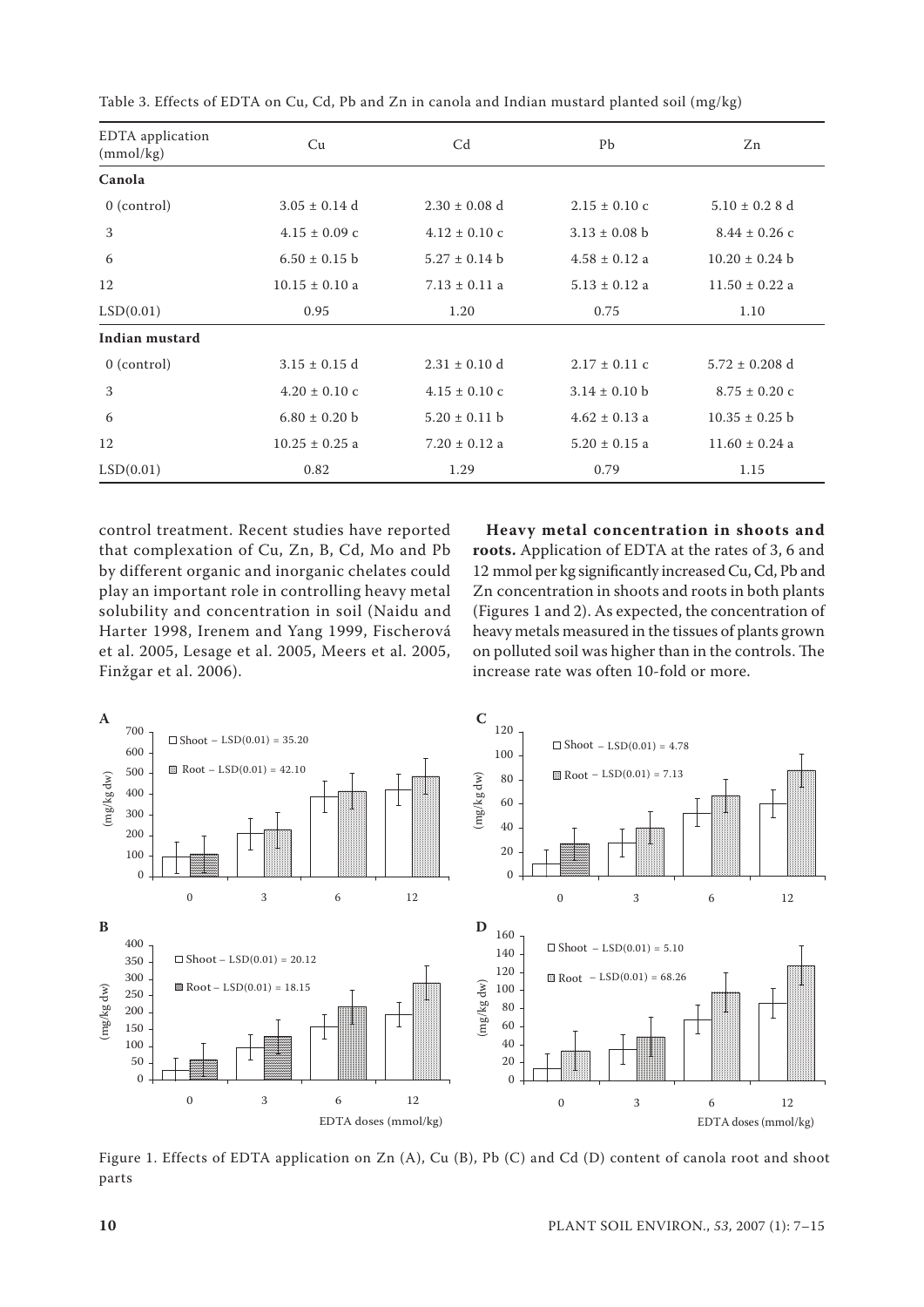

Figure 2. Effects of EDTA application on Zn (A), Cu (B), Pb (C) and Cd (D) content of Indian mustard root and shoot parts

Heavy metal concentration in shoots and roots of both plants significantly increased when EDTA addition levels were higher than 3 mmol/kg. Application of EDTA at rates up to 6.0 mmol/kg significantly increased heavy metal concentration in both plants; however rates over 6.0 mmol/kg decreased total heavy metal uptake significantly due to decreasing total dry matter weight. A statistically significant difference between species was evidenced in the phytoextraction of heavy metals: canola was the most effective in the uptake of Cu, Cd, Pb and Zn. Similar result were reported by Epstein et al. (1999), Kirkham (2000), Liphadzi et al. (2003), Thayalakumaran et al. (2003), Turan and Angın (2004).

Root heavy metal uptake was greater than shoot heavy metal uptake. In all EDTA application rates, heavy metal concentrations in roots were about 4–6 times higher than in shoots. Among the EDTA doses, 6 mmol/kg doses were the most effective for Cu, Cd, Zn and Pb uptake in both plants.

The shoot/root cadmium concentration index  $(T_i)$  is shown for each plant species in Table 4. Maximum transport of Cu, Cd, Pb and Zn was observed in Indian mustard at 6 mmol/kg EDTA application. At 6 mmol/kg EDTA application, the order of *Ti* was Zn > Cu > Cd > Pb in both plants. The big difference between root and shoot concentrations indicates an important restriction of the internal transport of Cu, Cd, Pb and Zn from roots to shoot, resulting in higher root concentrations rather than translocation to shoots.

Phytoextraction efficiency is related to both plant metal concentration and dry matter yield. Thus, the ideal plant species to remedy a contaminated site should be a high yielding crop that can both tolerate and accumulate the target contaminants. Indian mustard demonstrated to accumulate moderate levels of Pb, Zn, Cu (Kumar et al. 1995, Ebbs and Kockhian 1997). When synthetic chelate was used, concentrations of 1.5% in the shoot of *B. juncea*  were obtained from soil containing 600 mg Pb/kg (Blaylock et al. 1997). Canola also showed a good metal accumulation performance. Figure 1 showed that shoot and root Cu, Cd, Pb and Zn uptake by plants growing in soil treated with EDTA were significantly higher than those of the controls. Shoot and root Cu, Cd, Pb and Zn uptake by canola and Indian mustard in 12 mmol/kg EDTA application were nearly six-fold and four-fold higher than the control in shoot and root, respectively.

The results of this study demonstrated that EDTA is an efficient soil amendment in enhancing Cu, Cd, Pb and Zn desorption from soil and in increasing Cu, Cd, Pb and Zn accumulation in plants. It is possible that Cu, Cd, Pb and Zn could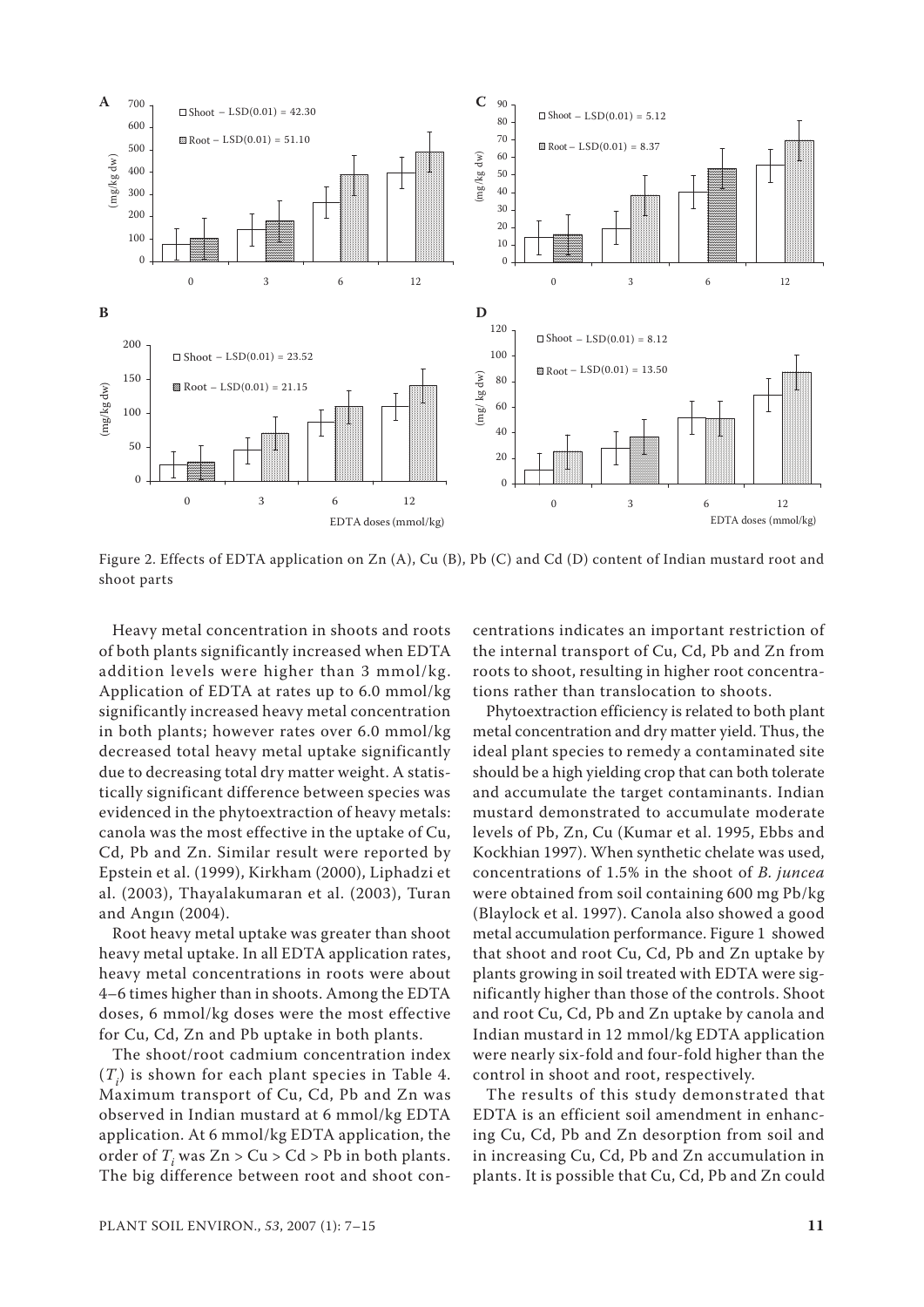| EDTA application (mmol/kg) | Cu    | C <sub>d</sub> | Pb    | Zn    |
|----------------------------|-------|----------------|-------|-------|
| Canola                     |       |                |       |       |
| $0$ (control)              | 49.39 | 40.36          | 38.43 | 85.17 |
| 3                          | 75.28 | 70.28          | 69.15 | 92.12 |
| 6                          | 82.85 | 79.34          | 78.74 | 93.51 |
| 12                         | 67.37 | 67.26          | 68.83 | 86.28 |
| Indian mustard             |       |                |       |       |
| $0$ (control)              | 47.24 | 45.23          | 39.87 | 75.19 |
| 3                          | 64.28 | 76.91          | 51.57 | 78.32 |
| 6                          | 83.80 | 81.75          | 76.32 | 98.19 |
| 12                         | 78.21 | 79.74          | 79.59 | 81.13 |

Table 4. The relative shoot/root concentrations [transportation index  $(T_{\vec{i}})$ ] of Cu, Cd, Pb and Zn in canola and Indian mustard plants grown for 96 days (%)

be accumulated in vacuoles of leaves as an EDTA complex. This has already been proven for Zn using the non-invasive technique for X-ray absorption spectroscopy (XAS). Salt et al. (1999) determined the ligand environment of Zn in different tissues of *Thlaspi caerulescens* and found that Zn coordination in shoots occurred mainly via organic acids with a smaller proportion present as the hydrated cation. There are many indications that organic and inorganic complexion agents are involved in heavy metal tolerance, transport and storage in plants, including Al, B, Cd, Fe, Mo, Ni, Pb and Zn (Yang et al. 1997, Ma et al. 2001, Nigam et al. 2001, Vysloužilová et al. 2003). The development of metal-organic acid complexes was also indicated using chromatography (Sagner et al. 1998) and X-ray absorption spectroscopy (Kramer et al. 2000). As plant vacuoles are a major repository for organic acids, an association between metals and organic acids suggests that metal detoxification occurs by vacuolar sequestration. However, other strategies for metal tolerance and accumulation, such as binding to the cell wall or localisation in the apoplast, may also be involved (Vazquez et al. 1992, Kramer et al. 2000). The distribution of metals within plant tissues is therefore an important property that can act as an indirect indicator of detoxification mechanism. Because the distribution of metals between the apoplasm and symplasm of tissues, and between the cytosol and vacuole in cells, requires transmembrane transport, the energisation and functioning of membrane processes may be of key significance in hyperaccumulation.

The data obtained in our experiment confirmed that both plants are tolerant to heavy metals and that canola is more tolerant than Indian mustard. Similar results were reported by Epstein et al. (1999), Marchiol et al. (2004), Lim et al. (2004), Yanqun et al. (2004), Wu et al. (2004).

Phytoremediation is widely considered as a low cost and ecologically responsible alternative to the expensive physical-chemical methods currently practiced, and an emerging bio-based and low cost alternative technology in the clean up of contaminated soils. The future of the technique is still in development and there are some questions that need to be solved; for instance the optimization of the process and a greater understanding of how plants absorb, translocate and metabolize heavy metals. EDTA application to soil not only increased heavy metal availability in soils but also enhanced heavy metal content of the plant organs. This situation can be explained partly by their chelating capacity (Zhang and Schmidt 2000, Evangelou and Marsi 2001, Zhang et al. 2003). When EDTA is added to soil containing heavy metals (Cu, Cd, Pb and Zn), EDTA complex the soluble form of heavy metal. Chelating agent not only facilities heavy metal removal from the soil via plant uptake; it theoretically means that any metal that can be chelated and solubilized can be removed in the same manner, providing that the soil chemistry favors the forming of a chelate metal complex. The results of this study demonstrated that EDTA is an efficient soil amendment in enhancing Cu, Cd, Pb, and Zn desorption from soil and in increasing their accumulation in plants.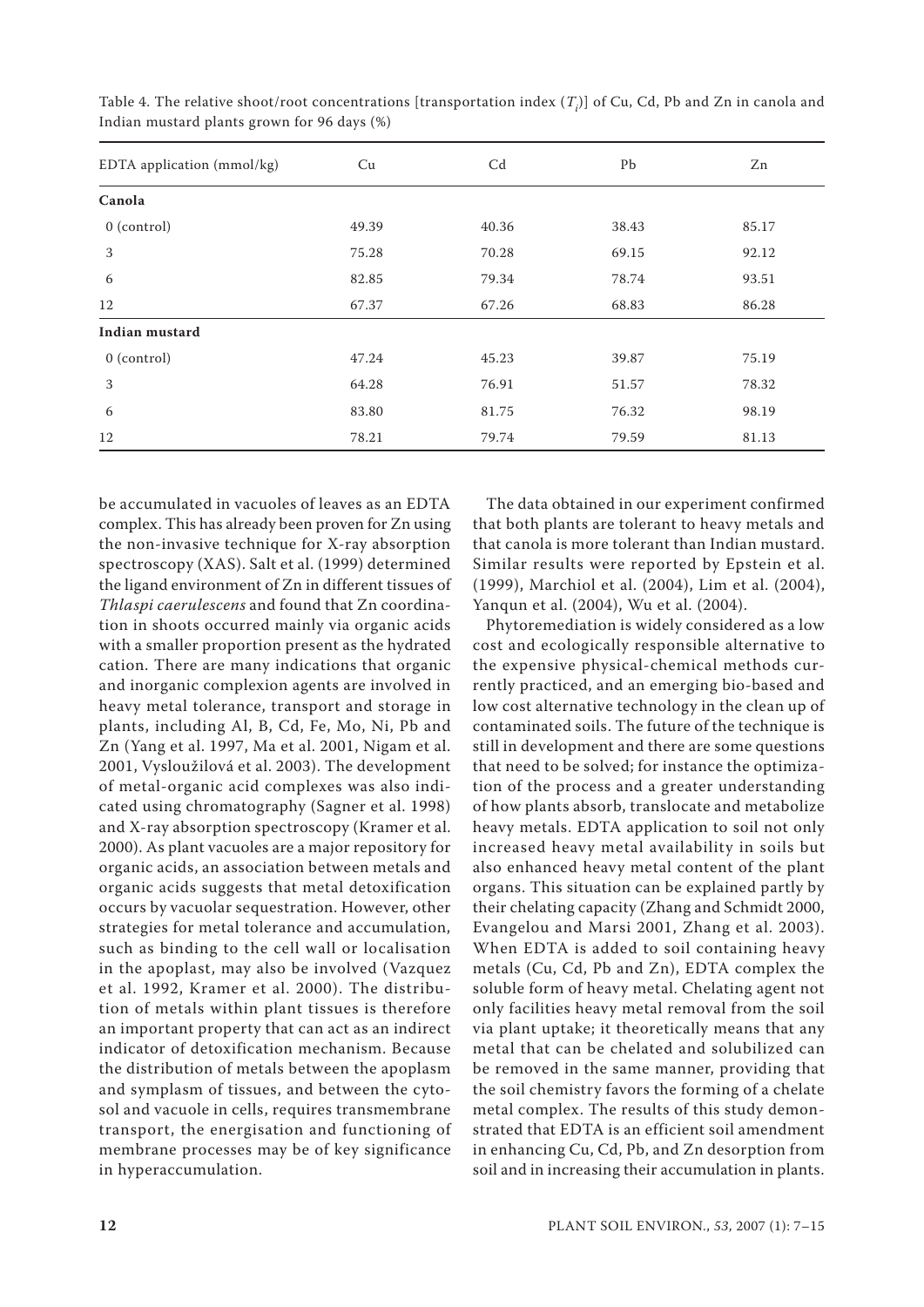Significant differences were obtained in both species and plant parts. As for plant species tested, canola was the most effective in the uptake of Cu, Cd, Pb, and Zn. Root heavy metal uptake of both species was greater than shoot heavy metal uptake. As a conclusion, it can be said that EDTA facilitated Cu, Cd, Pb, and Zn phytoextraction and may contribute to an effective soil decontamination strategy. Application of EDTA at the rates of 3, 6 and 12 mmol/kg significantly increased Cu, Cd, Pb and Zn desorption period from soil by canola and Indian mustard plants. When 12 mmol/kg EDTA was added,  $NH<sub>4</sub>NO<sub>3</sub>$  extractable Cu, Cd, Pb and Zn availability in canola and Indian mustard planted soils were two and three-fold higher than the control, respectively. Concentrations of Cu, Cd, Pb and Zn in shoot and root of both plants were also increased by EDTA addition. The application of EDTA at rates up to 6.0 mmol/kg significantly increased heavy metal concentration in both plants; however rates over 6.0 mmol/kg decreased total heavy metal uptake significantly due to decreasing total dry matter weight. Thus, in the case of the application of EDTA at the rate of 6.0 mmol/kg, soil available Cu (6.50–6.80 mg/kg) and Zn (10.20– 10.35 mg/kg) removal periods necessary to clean up the canola and Indian mustard planted soils were about one and two years or growing periods with approximately 640 000 seeds/ha of canola and Indian mustard plants, respectively; available Cd (5.27–5.20 mg/kg) and Pb (4.58–4.62 mg/kg) removal periods were three and four years with approximately 640 000 seeds/ha, respectively*.*  As for the total amount of Zn (82.2 mg/kg), Cu (68.6 mg/kg), Pb (58.65 mg/kg) and Cd (60.51 mg/kg) in soil, 3.6, 7.2, 18.8 and 14.9 years or growing periods, respectively, would be required to uptake the heavy metals by canola with approximately 640 000 seeds/ha. Similarly, 5.7, 14.7, 27.9 and 22 years or growing periods, respectively, would be necessary to use up the heavy metals by Indian mustard with approximately 640 000 seeds/ha.

In conclusion, EDTA-enhanced phytoextraction by canola would remove adequate quantities of heavy metals from the contaminated soil and it would therefore be an appropriate remediation technique for the soil. This study provides a promising start for biomass-based phytoextraction; it includes high biomass production species, and growing these species is practically easier than the production of hyperaccumulators. Next we should focus on the effects of crop rotations and crop cycle duration on metal uptake; organic chelate amended aspect must be tested in the field

under different site-specific conditions and on multi-heavy metal contaminated soil.

### **REFERENCES**

- AOAC (1990): In: Helrich K. (eds.): Official Methods of Analysis of the Association of Official Analytical Chemists. Washington, DC.
- Baker A.J.M. (1981): Accumulators and excluders: strategies in response of plants to trace elements. J. Plant Nutr., *3*: 643–654.
- Baker A.J.M. (1995): Metal hyper-accumulation by plants: our present knowledge of the eco-physiological phenomenon. Will plants have a role in bio-remediation? 14th Ann. Symp. Current topics in plant biochemistry, physiology and molecular biology, Columbia, MO: 7–8.
- Blaylock M.J., Salt D.E., Dushenkov S., Zakharova O., Gussman C., Kapulnik Y., Ensley B.D., Raskin I. (1997): Enhanced accumulation of Pb in Indian mustard by soil-applied chelating agents. Environ. Sci. Technol., *31*: 860–865.
- Brown G.A., Elliott H.A. (1992): Influence of electrolytes on EDTA extraction of Pb from polluted soil. Water Air Soil Pollut., *62*: 157–165.
- Brun L.A., Maillet J., Hinsinger P., Pepin M. (2001): Evaluation of copper availability to plants in copper-contaminated vineyard soils. Environ. Pollut., *111*: 293–302.
- Chatterjee J., Chatterjee C. (2000): Phytotoxicity of cobalt, chromium and copper in cauliflower. Environ. Pollut., *109*: 69–74.
- Chen H., Cutright T. (2001): EDTA and HEDTA effects on Cd, Cr and Ni uptake by *Helianthus annus*. Chemosphere, *45*: 21–28.
- Chen Y.X., Lin Q., Luo Y.M., He Y.F., Zhen S.J., Yu Y.L., Tian G.M., Wong M.H. (2003): The role of citric acid on the phytoremediation of heavy metal contaminated soil. Chemosphere, *50*: 807–811.
- Ebbs D.S., Kochian L.V. (1997): Toxicity of zinc and copper to *Brassica* species: implications for phytoremediation. J. Environ. Qual., *26*: 776–719.
- Elless M.P., Blaylock M.J. (2000): Amendment optimization to enhance lead extractability from contaminated soils for phytoremediation. Int. J. Phytoremed., *2*: 75–89.
- Elliott H.A., Brown G.A. (1989): Comparative evaluation of NTA and EDTA for extractive decontamination of Pb-polluted soils. Water Air Soil Pollut., *45*: 361–369.
- EPA (U.S. Environmental Protection Agency) (2000): Introduction to Phytoremediation. National Risk Management Research Laboratory, Office of Research and Development, EPA/600/R-99/107.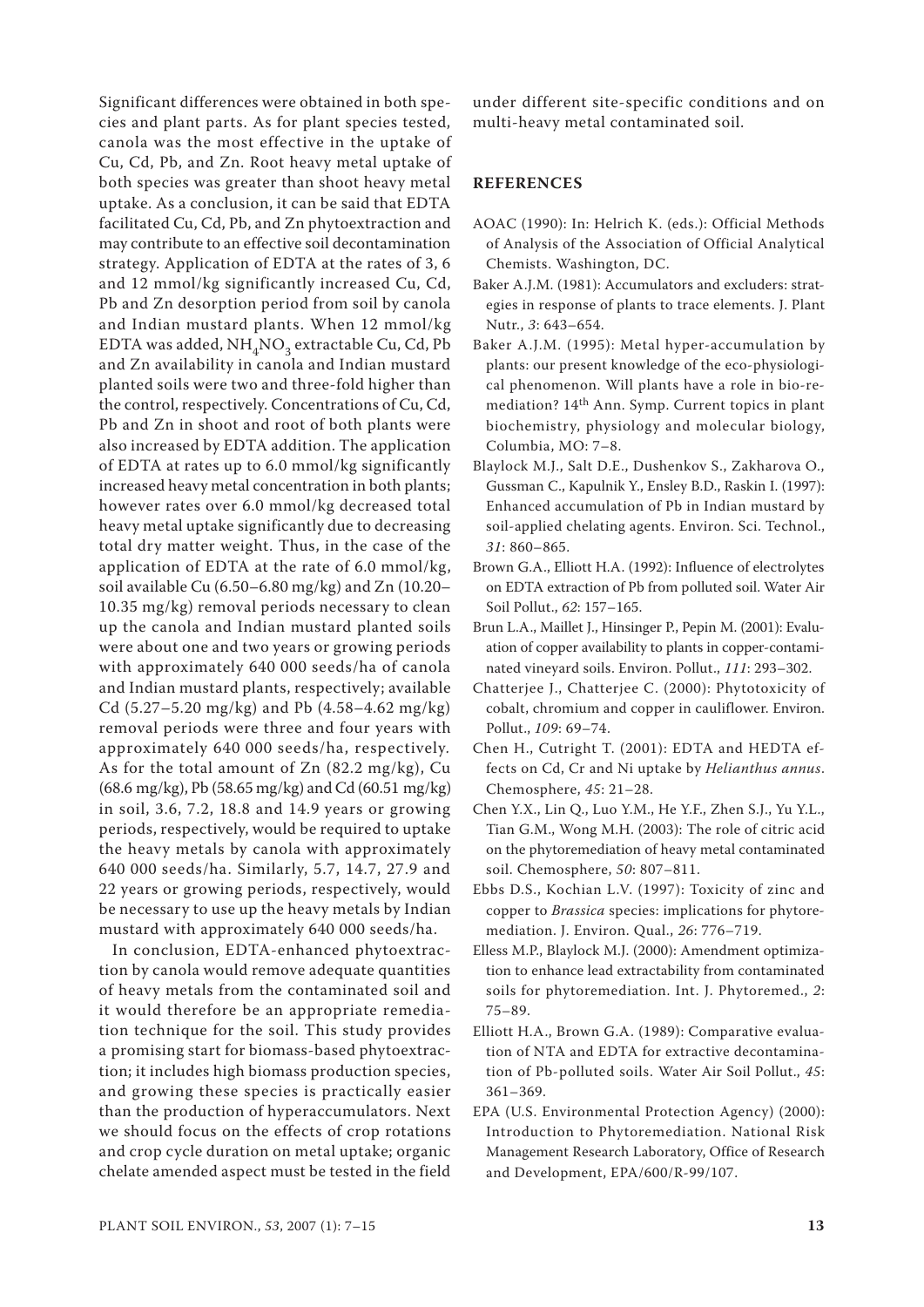Epstein A., Gussman C.D., Blaylock M.J., Yermiyahu U., Huang J.W., Kapulnik Y., Orser C. (1999): EDTA and Pb-EDTA accumulation in *Brassica juncea* grown in Pb-amended soil. Plant Soil, *208*: 87–94.

Evangelou V.P., Marsi M. (2001): Composition and metal ion complexion behaviour of humic fractions derived from corn tissue. Plant Soil, *229*: 13–24.

Finžgar N., Kos B., Lestan D. (2006): Bioavailability and mobility of Pb after soil treatment with different remediation methods. Plant Soil Environ., *52*: 25–34.

Fischerová Z., Száková J., Pavlíková D., Tlustoš P. (2005): The application of diffusive gradient technique (DGT) for assessment of changes in Cd, Pb, and Zn mobility in rhizosphere. Plant Soil Environ., *51*: 532–538.

Gardea-Torresdey J.L., Peralta-Videa J.R., Montes M., de la Rosa G., Corral-Diaz B. (2004): Bioaccumulation of cadmium, chromium and copper by *Convolvulus arvensis* L.: impact on plant growth and uptake of nutritional elements. Biores. Technol., *92*: 229–235.

Hajiboland R. (2005): An evaluation of the efficiency of cultural plants to remove heavy metals from growing medium. Plant Soil Environ., *51*: 156–164.

Heil D.M., Samani Z., Hanson A.T., Rudd B. (1999): Remediation of lead contaminated soil by EDTA. I. Batch and column studies. Water Air Soil Pollut., *113*: 77–95.

Herawati N., Susuki S.,Hayashi K., Rivai I.F., Koyama H. (2000): Cadmium, copper and zinc levels in rice and soil of Japan, Indonesia, and China by soil type. Bull. Environ. Contam. Toxicol., *64*: 33–39.

Huang J.W., Chen J., Berti W.R. Cunnigham S.D. (1997): Phytoremediation of lead-contaminated soils: Role of synthetic chelates in lead phytoextraction. Environ. Sci. Technol., *31*: 800–805.

Irenem M.C.L.O., Yang X.Y. (1999): EDTA extraction of heavy metals from different soil fractions and synthetic soils. Water Air Soil Pollut., *109*: 219–236.

Kim S.O., Moon S.H., Kim K.W. (2001): Removal of heavy metals from soils using enhanced electro kinetic soil processing. Water Air Soil Pollut., *125*: 259–272.

Kirkham M.B. (2000): EDTA-facilitated phytoremediation of soil with heavy metals from sewage sludge. Int. J. Phytoremed., *2*: 159–172.

Kramer U., Pickering I.J., Prince R.C., Raskin I., Salt D E. (2000): Subcellular localization and speciation of nickel in hyperaccumulator and non-accumulator *Thlaspi* species. Plant Physiol., *122*: 1343–1353.

Kumar P.B.A.N., Dushenkov S., Motto H., Raskin I. (1995): Phytoextraction: the use of plants to remove heavy metals from soils. Environ. Sci. Technol., *29*: 1232–1238.

Lasat M.M. (2000): Phytoextraction of metals from contaminated soil: a review of plant/soil/metal interaction and assessment of pertinent agronomic issues. J. Hazard. Subst. Res., Vol. 2–5.

Lesage E., Meers E., Vervaekle P., Lamsal S., Hopgood M., Tack F.M.G., Verloo M.G. (2005): Enhanced phytoextraction: II. Effect of EDTA and citric acid on heavy metal uptake by *Heliantus annus* from a calcareous soil. Int. J. Phytoremed., *7*: 143–152.

Lim J., Salido A.L., Butcher D.J. (2004): Phytoremediation of lead using Indian mustard (*Brassica juncea*) with EDTA and electrodics. Microchem. J., *76*:  $3 - 9$ .

Liphadzi M.S., Kirkham M.B., Mankin K.R., Paulsen G.M. (2003): EDTA-assisted heavy-metal uptake by poplar and sunflower grown at a long-term sewagesludge farm. Plant Soil, *257*: 171–82.

Ma J.F., Ryan P.R., Delhaize E. (2001): Aluminium tolerance in plants and the complexing role of organic acids. Trends Plant Sci., *6*: 273–278.

Marchiol L., Assolari S., Sacco P., Zerbi G. (2004): Phytoextraction of heavy metals by canola (*Brassica nopus*) and radish (*Raphanus sativus*) grown on multicontaminated soil. Environ. Pollut., *132*: 21–27.

Meers E., Lesage E., Lamsal S., Hopgood M., Vervaekle P., Tack F.M.G., Verloo M.G. (2005): Enhanced phytoextraction: I. Effect of EDTA and citric acid on heavy metal uptake by *Heliantus annus* from a calcareous soil. Int. J. Phytoremed., *7*: 129–142.

Naidu R., Harter R.D. (1998): Effect of different organic ligands on cadmium sorption by and extractability from soils. Soil Sci. Soc. Am. J., *62*: 644–650.

Nigam R., Srivastava S., Prakash S., Srivastava M.M. (2001): Cadmium mobilization and plant availability – the impact of organic acids commonly exudated from roots. Plant Soil, *230*: 107–113.

Papassiopi N., Tambouris S., Kontopoulos A. (1999). Removal of heavy metals from calcareous contaminated soils by EDTA leaching. Water Air Soil Pollut., *109*: 1–15.

Peralta-Videa J.R., Gardea-Torresdey J.L., Gomez E., Tiemann K.J., Parsons J.G., Carrillo G. (2002): Effect of mixed cadmium, copper, nickel and zinc different pHs upon alfalfa growth and heavy metal uptake. Environ. Pollut., *119*: 291–301.

Institute SAS 1982. SAS Users Guide. SAS Inst., Cary, N.C.

Sagner S., Kneer R., Wanner G., Cosson J.P., Deus-Neumann B. Zenk M.H. (1998): Hyperaccumulation, complexion and distribution of nickel in *Sebertia acuminate*. Phytochemistry, *47*: 339–347.

Salt D.E., Prince R.C., Baker A.M.J., Raskin I., Pickering I.J. (1999): Zinc ligands in the metal hyperaccumulator *Thlaspi caerulescens* as determined using X-ray absorption spectroscopy. Environ. Sci. Technol., *33*: 713–717.